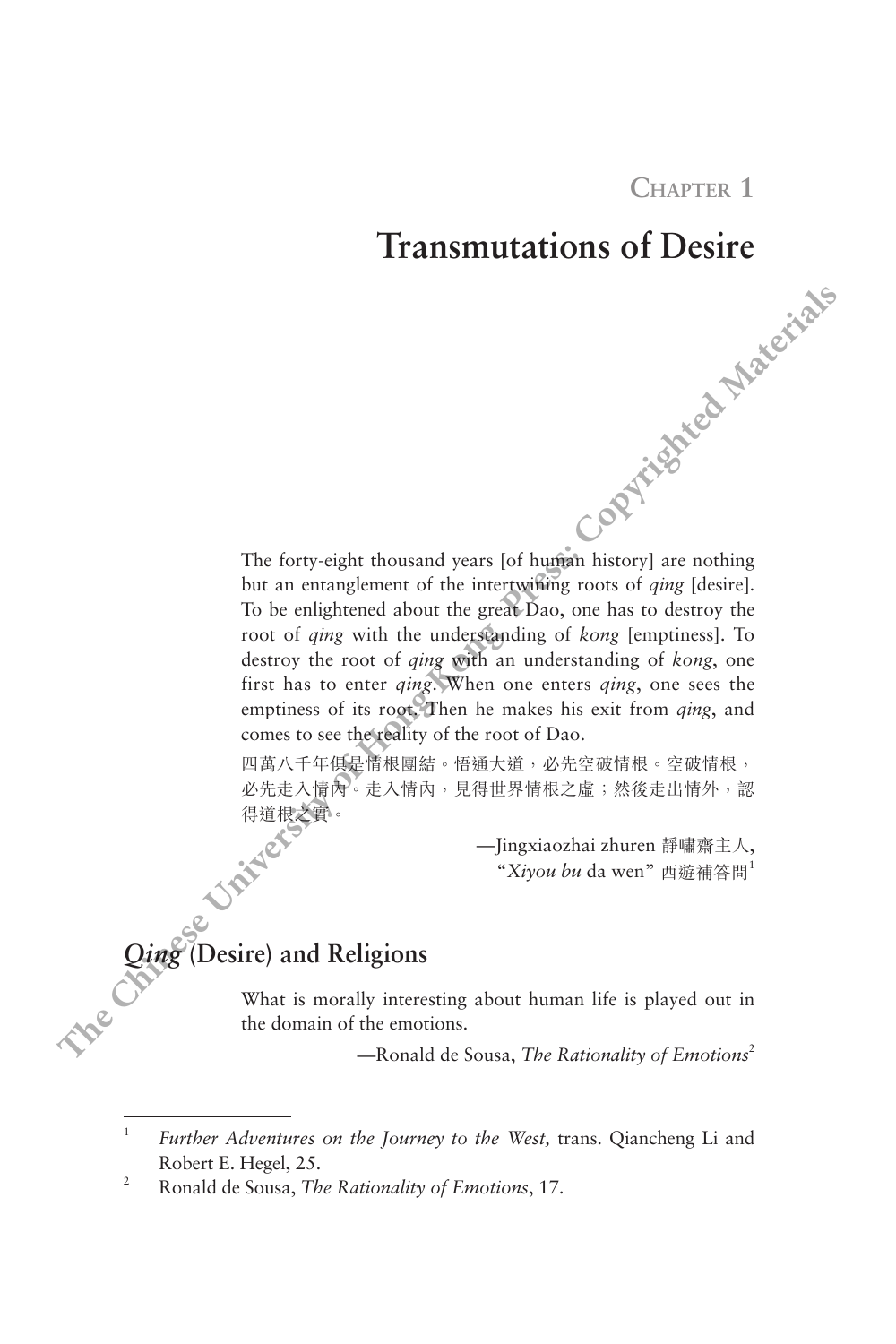Recent developments in the field of China's intellectual history have stressed the emotiveand affective spectrum in various intellectual schools. Meng Peiyuan has studied the manifestation of the affective and emotive in Confucianism;<sup>3</sup> we could perhaps say that his exploration about the subjectivity in Chinese philosophy has led to this.<sup>4</sup> Yu Zhiping takes the history of Western philosophy into consideration, concluding that Confucian philosophy can be characterized, in one way, as a metaphysics of the emotive and affective, in contrast to its Western counterparts, where reason is duly emphasized. David Webster has made similar remarks in his comparison between Western and Indian philosophical systems concerning desire: **These of the control in the control in the control in the set of the set of the set of the set of the set of the set of the set of the set of the set of the set of the set of the set of the set of the set of the set of t** 

Desire has never been the central topic in Western philosophy, and from this one might draw the conclusion that desire is not wholly seen as an appropriate object for philosophical enquiry. This may indicate the nonintrospective tone that much Western metaphysical thought maintains. Indeed, we only find desire examined in a more thorough and explicit manner once traditional Western approaches, particularly to ontology, began to be questioned and undermined in the nineteenth and twentieth centuries.<sup>6</sup>

And yet the issue of desire in Chinese history has had its ebbs and flows. The periods in which *qing* 情 received the most attention, in metaphysical speculation as well as in real life, are the Wei and Jin 魏晉 (196–420) and Six Dynasties 六朝 (229–589),<sup>7</sup> the Tang (618–907), and

This periodization is based on literary factors, somewhat different from the usual historical periodization. I follow Luo  $Z_{noncoine}$  W. usual historical periodization. I follow Luo Zongqiang, *Wei Jin Nanbeichao wenxue sixiang shi*, 1. See also Luo Zongqiang, *Xuanxue yu Wei Jin shiren xintai*, and Wang Xiaoyi, *Ru Shi Dao yu Wei Jin xuanxue xingcheng*. Scholars have always emphasized the Wei Jin period, but I think that in this context the Six Dynasties should be included too, although there is some overlapping in time. In the Six Dynasties period, religions, particularly Buddhism, and literature both flourished; it is also an age in which desire found many manifestations and expressions in literature as well as in

<sup>3</sup> Meng Peiyuan, *Qinggan yu lixing*, esp. 157–185.

<sup>4</sup> Meng Peiyuan, *Zhongguo zhexue zhuti siwei*. 5 Yu Zhiping, "Xingqing xingershangxue: Ruxue zhexue de teyou menjing."

<sup>6</sup> David Webster, *The Philosophy of Desire in the Buddhist Pali Canon*, 189–190.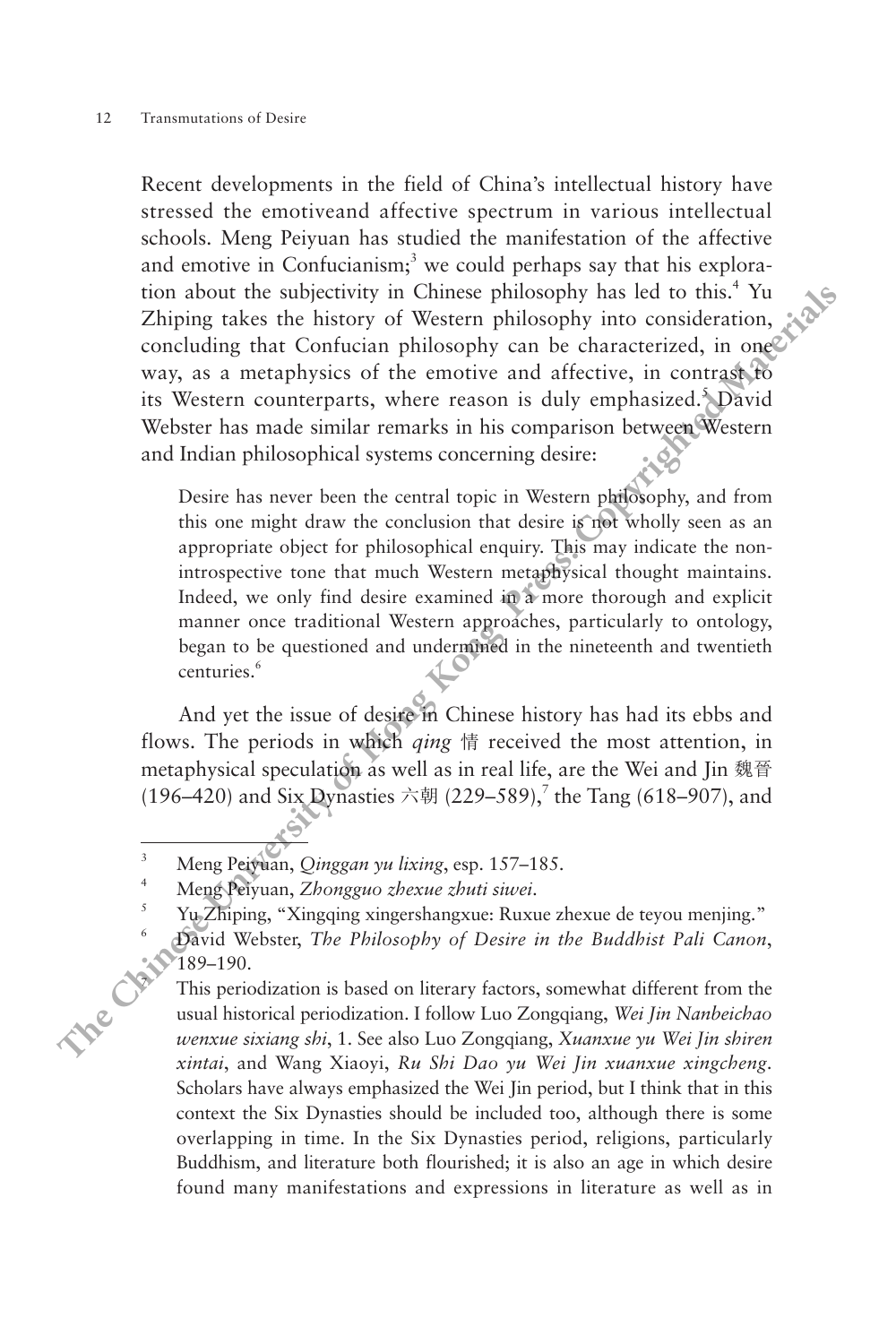the late Ming (1368–1644), the latter commencing with the Longqing 隆慶 reign-period (1567–1572), when significant changes took place in literature as well as in socio-economic and political life.<sup>8</sup> If Wei, Jin and Six Dynasties writers and thinkers first celebrated subjectivity and desire, then this trend reached its broadest scope and scale in the late Ming.<sup>9</sup> As we will see in discussions below, late Ming authors constantly refer back to their predecessors to define their own stances on *qing*.

*Qing* is a very complicated issue, not the least because of the multiplicity of meaning inherent in this term. It means human emotive and affective response to stimuli, as is manifested by the concept of *qiqing*  七情, the emotions or feelings of joy (*xi* 喜), anger (*nu* 怒), sadness (*ai*  $\bar{\mathcal{R}}$ ), fear (*ju* 懼), love (*ai* 愛), aversion (*wu* 惡), and desire ( $\gamma u$  欲).<sup>10</sup> The developments in Buddhism, Daoism, and Neo-Confucianism have only complicated the understanding of *qing*. But *qing*, in late Ming discourses, or at least in the discourses of those who championed it, increasingly takes on the meaning of erotic love or desire. **Example The proportion of**  $150$  $-150$  $240$ **,**  $240$ **, when suggets and the theoretic state observed subjectivity<br>and Six Dynastiss witcres and this<br>leads to proportion and beincal life.<sup>8</sup> if Wei, jin<br>and Six Dynastiss wi** 

In a question-and-answer series penned by Wu Ren 吳人 (i.e., Wu Shufu 吳舒鳧, also known as Wu Wushan 吳吳山; b. 1657), recorded by his wife Qian Yi 錢宜 in the commentary edition of *Mudan ting* (Peony pavilion), the centerpiece of the cult of *qing*, he briefly discussed the different layers of meaning of this term.

The human being is endowed with life in between heaven and earth, which is *xing* 性. *Xing* manifests itself in *qing* [the affective and emotive spectrum]. On some occasions, [*qing*] becomes excessive, which then turns to be *yu* 欲 [desire or craving]. As it is stated in *Shujing* 書經 (Classic of documents): "[Heaven] gives birth to people with desires  $(yu)$ ."<sup>11</sup> Immersed in them in abandonment, one easily indulges in them. In the

various social aspects. The literature of this period has a strong influence on Tang Xianzu, among others, in the late Ming.

points out the similarities between the Wei-Jin and the late Ming, 541. See also his *Mingdai wenxue sixiang shi.* 10 There are variations in the components of these seven types of *qing*.

<sup>11</sup> [維天]生民有欲. James Legge, trans., *The Shoo King*, 178.

<sup>8</sup> Cf. Rao Longsun, *Mingdai Longqing, Wanli jian wenxue sixiang zhuanbian yanjiu, shiwen bufen*. 9 Cf. Luo Zongqiang, *Mingdai houqi shiren xintai yanjiu*, 441; he explicitly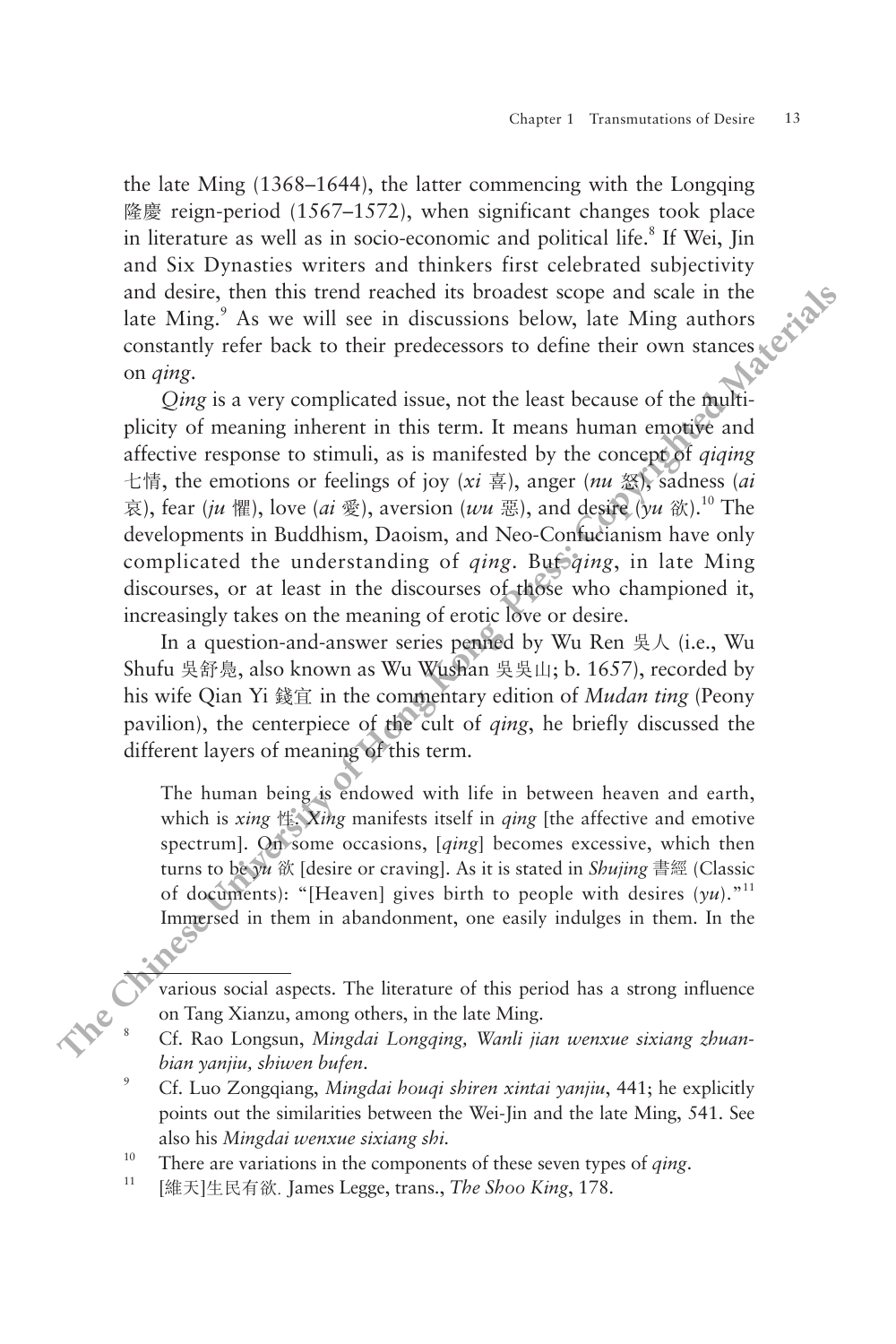poem "Wanqiu" 宛丘 (Hollow mound) [in *Shijing* 詩經 (Classic of poetry), #136], singing and dancing are seen as expressions of *qing*, 12 that is, *qing* in its manifestation as *yu*. Thus, it is stated in the exegesis, "The things which men greatly desire are comprehended in meat and drink and sexual pleasure" 飲食男女人之大欲存焉. 13 The Buddhists, in their turn, have regarded sentience, love, and attachment as *qing*. When people of the Jin stated, "we can't avoid having *qing*,"14 it is close to this. Later, those who discourse on *qing* take it to mean love and attachment between men and women.<sup>15</sup> **Power,**  $y_1 = 0.5$  ( $x_2 = 0.5$ ),  $y_2 = 0.5$  ( $y_3 = 0.5$ ),  $y_4 = 0.5$  ( $y_4 = 0.5$ ),  $y_5 = 0.5$  ( $y_6 = 0.5$ ),  $y_7 = 0.5$  ( $y_7 = 0.5$ ),  $y_8 = 0.5$  ( $y_9 = 0.5$ ),  $y_9 = 0.5$  ( $y_9 = 0.5$ ),  $y_9 = 0.5$  ( $y_9 = 0.5$ ),  $y_9 = 0.5$  (

In the following, *qing* will refer to "love and attachment between men and women."16 However, it will also mean the whole affective and emotive spectrum (with love and attachment included), particularly in the discussions concerning its metaphysical aspects. The focus here is erotic love, but it is, again, an issue more complicated than meets the eye.

This project concentrates on the roles that religions have played in the unfolding and development of *qing* since the late Ming; it is not

<sup>12</sup> Arthur Waley's translation:

How you make free,

There on top of the Hollow Mound!

Truly, a man of feeling,

But very careless of repute.

Arthur Waley, trans., *The Book of Songs*, 1996. There are different interpretations concerning the character *qing* in "*Xun you qing xi*" 洵有情兮, which Waley translates as "feeling." 13 In "Liyun" 禮運 of *Liji* 禮記. Legge, trans., *The Lî Kî*, 380.

<sup>14</sup> The *locus classicus* of this is in *Shishuo xinyu* 2.32: "When Wei Jie was about to cross the Yangzi River (in 311) his body and spirit were emaciated and depressed, and he remarked to his attendants, 'As I view this desolate expanse of water, somehow without my being aware of it a hundred thoughts come crowding together. But as long as we can't avoid having feelings [*qing*], who indeed can be free of this?'" See Liu Yiqing, *Shishuo xinyu*, 1:2.51; Liu I-ch'ing [Liu Yiqing], *Shih-shuo Hsin-yü: A New Account of Tales of the World*, 47. 15 Mao Xiaotong, ed., *Tang Xianzu yanjiu ziliao huibian*, 897; *Wu Wushan* 

*sanfu heping Mudan ting*, 148.

<sup>16</sup> Cf. Keith McMahon's translation of the term as "sublime passion"; *Polygamy and Sublime Passion*, esp. 16.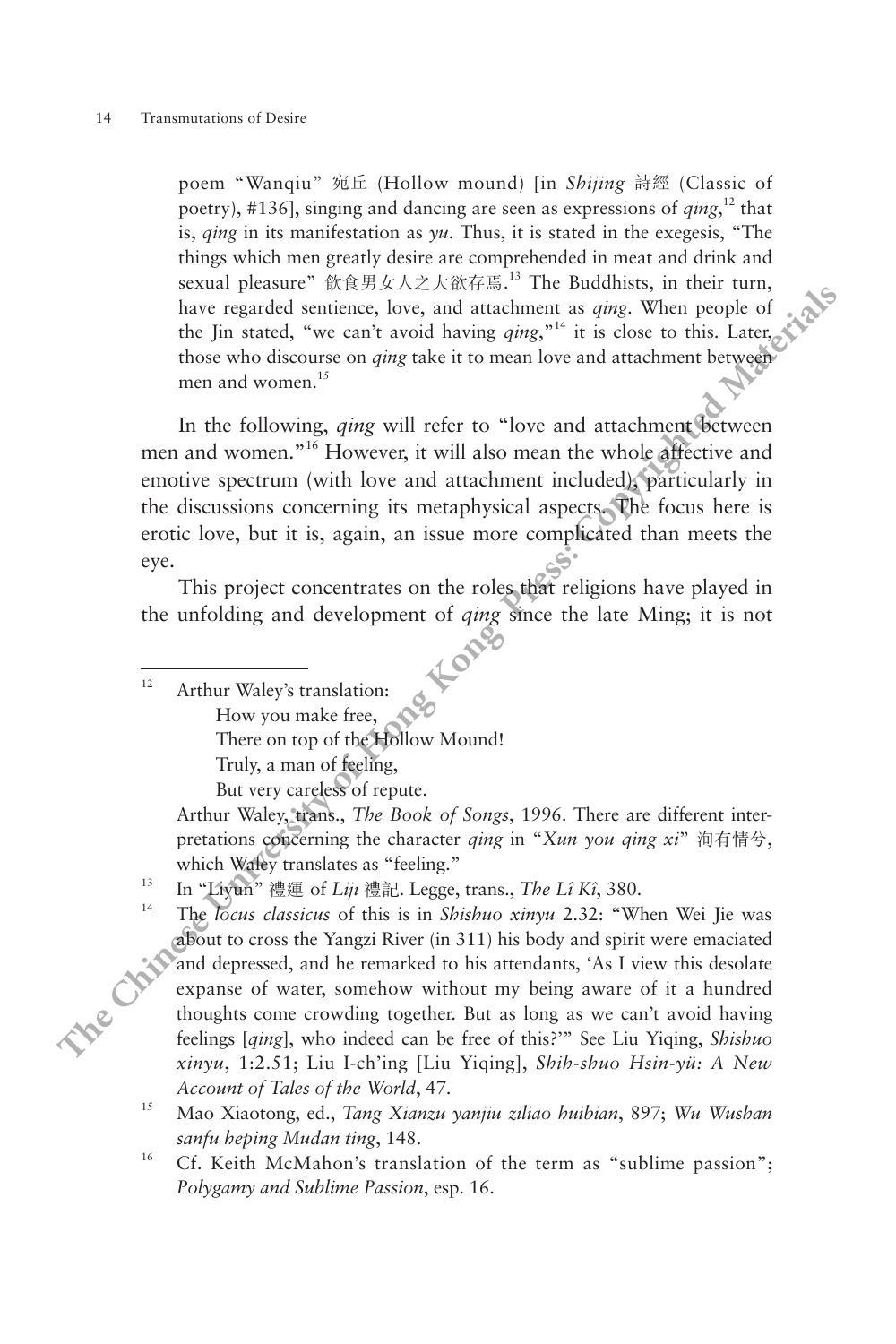a comprehensive treatment of *qing* in Chinese literary history.17 My attempt is to contextualize the cult of *qing* in religions, particularly late Ming varieties of Buddhism and Neo-Confucianism. I would argue that this culture of, and faith in, *qing* are grounded in religious discourses, even when some of the writers, playwrights, and editors were not consciously aware of this. The Ming incarnation of the *xinxue* 心學 (the learning of the mind-heart), the Neo-Confucian school inaugurated by  $\& \mathcal{C}$ Wang Yangming 王陽明 (Wang Shouren 王守仁, 1472–1528), which unambiguously left its stamp on the writers, is already inundated with Buddhist terminology, conceptions, and ways of cultivation. In a way, the cult of *qing* is a fruit of mutual infiltration between Buddhism and Neo-Confucianism.18 A contextualization of *qing* in the religious traditions will enhance our understanding of the phenomenon. Although it is not my intention to explore the social interactions among the literati and the Buddhist clergy, this is a good place to state that the interactions were intense and fruitful, as in the friendship developed between the eminent monk Daguan 達觀 (Zibo Zhenke 紫柏真可, 1543–1603) and Tang Xianzu, the Buddhist influence on Hong Sheng, the unambiguous Buddhist leanings among the critics and commentators like Jin Shengtan, Wu Zhensheng, and Cheng Qiong. Jiang Shiquan, whose mindset was not congenial to Buddhist beliefs, depended on the religion, particularly its cosmological frame, in his dramatic works. Even Wang Yangming and Li乙hi 李贄 (1527–1602) themselves were actively involved with Buddhist figures. **There** is to conservable the control and  $\alpha$  **Chinese Chinese Chinese Chinese Chinese Chinese Chinese Chinese Chinese Chinese Chinese Chinese Chinese Chinese Chinese Chinese Control and** 

In the literary scene of the Ming-Qing period, particularly the late Ming, we may be able to detect one persistent and consistent pattern, in the lives of the literati as well as in their works. Many literati vacillated between two extreme ways of life, between an immersion in a life of pleasure, or at least a career championing *qing* (predominantly, passion and love, or erotic love), and religion, which prescribes a code

<sup>17</sup> For a comprehensive study of *qing* in Chinese philosophical and literary history, mainly pre-Tang, see Anthony C. Yu, *Rereading the Stone*, 53–109; for a discussion on the manifestation of *qing* in late imperial literature, see Martin Huang, *Desire and Fictional Narrative in Late Imperial China*, 5–85. 18 Cf. Chen Yongge, *Wan-Ming Fojiao sixiang yanjiu*, 251–260, where he

discusses the extreme form of Chan (*kuang Chan* 狂禪).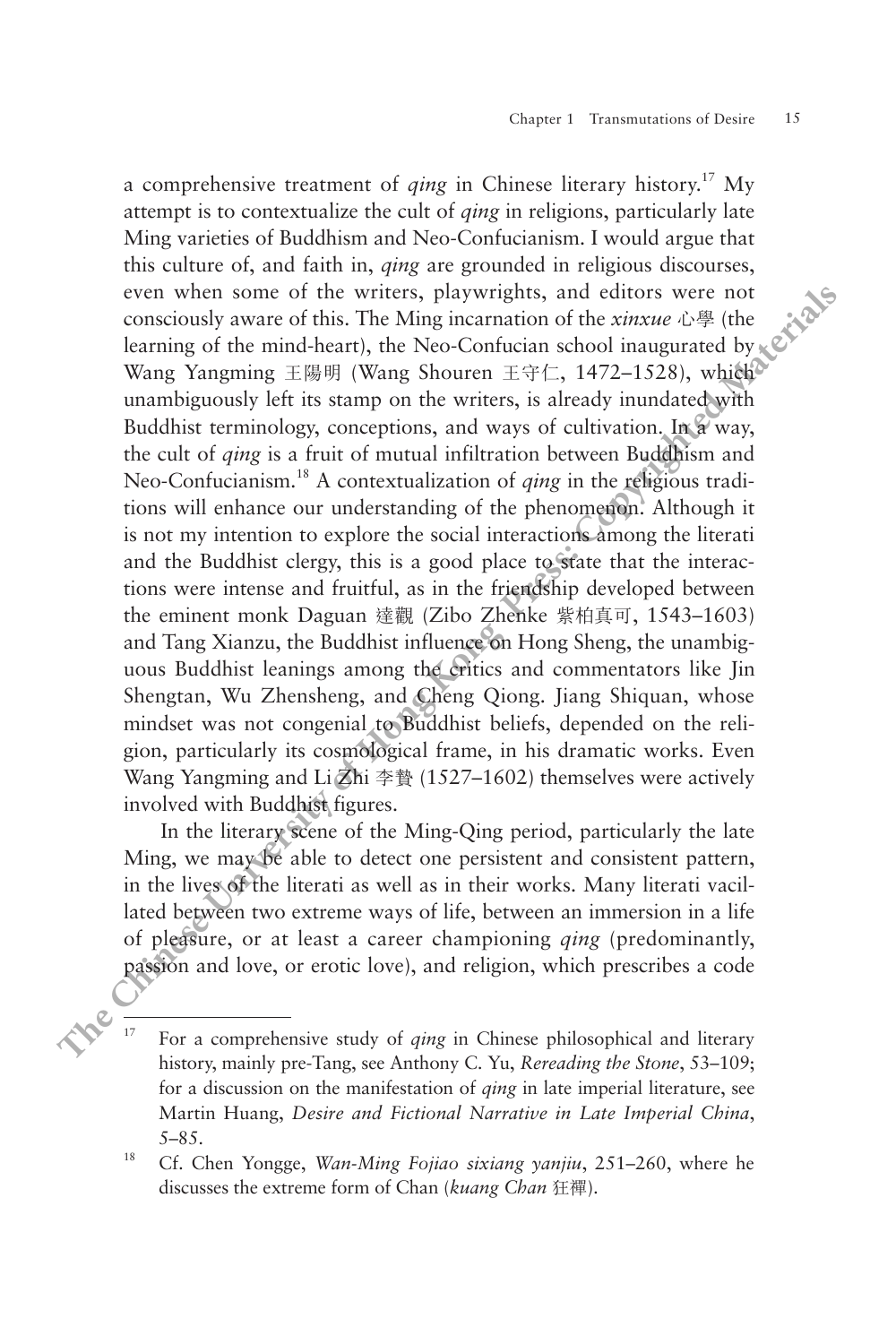of asceticism, or an elimination of *qing* altogether. They may have lived their lives in the spirit of *zhongqing* 鍾情 (adoration or cult of emotion, passion, love), or *shiyi* 適意 (following one's intent), but they were at the same time obsessed with the question of *shengsi* 生死 (cycles of life and death, or *saṃsāra*) or *xingming* 性命 (understanding of the ultimate nature of life in religious and transcendental terms, which lies beyond the cycles of life and death).<sup>19</sup> In the words of Tu Long 屠隆 (1542–16 1605), whose life is paradigmatic in more ways than one, "I once said there were only two important things in this world: the first is learning the Way and cultivating oneself by preserving energy and resting one's spirit (*xiushen xuedao, baoqi qishen* 修身學道,抱氣棲神); the second is seeking as much pleasure as one can at the present moment (*kuaiyi dangqian, jishi xingle* 快意當前,及時行樂)."20 Luo Zongqiang has analyzed the lives of Tu Long, Wang Zhideng 王穉登 (1535–1612), and Yuan Zhongdao 袁中道 (1575–1630), representative figures who vacillated between hedonistic pursuit of pleasure and religious longing, which prescribes renunciation of such indulgence, devoting a chapter (chap. 6) to this phenomenon. Yuan Zhongdao later repented, spending his life in Buddhist Pure Land devotions.<sup>21</sup> then twe in the spiral of *Topongam* set jaintarian of carrier (then then the spectral with the question of *sbengs*  $\cong$  *EK* (cycles of life and elenth, or samssing) or singuring the in (orderstanding of the unlimate a

Interestingly, those who championed *qing* the most are oftentimes among the most pious and adamant defenders of religion, a fact that makes it imperative to contextualize the cult of *qing* within the religious traditions. It is right that Gong Pengcheng characterizes Yuan Hongdao's 袁宏道 (1568–1610) practice of Pure Land Buddhism as a result of a poignant concern with the cycle of life and death, or *saṃsāra*

<sup>19</sup> Luo Zongqing sees this as a result of the abandonment to desire and the intellectual reflection upon it, especially when one's health was impaired as a result in the indulgence of hedonistic, including sexual, activities. The novel *Jin Ping Mei* is one of the manifestations. See *Mingdai wenxue sixiang shi*, e.g., 800–807. I would argue that the religious dimension is not that passive.

<sup>20</sup> Martin W. Huang, *Desire and Fictional Narrative in Late Imperial China*, 19. Tu Long, *Baiyu ji* 白榆集, *Siku quanshu cunmu congshu, Jibu* 180, 9.1b–2a (facsimile, 239). 21 Luo Zongqiang, *Mingdai houqi shiren xintai yanjiu*, 372–443.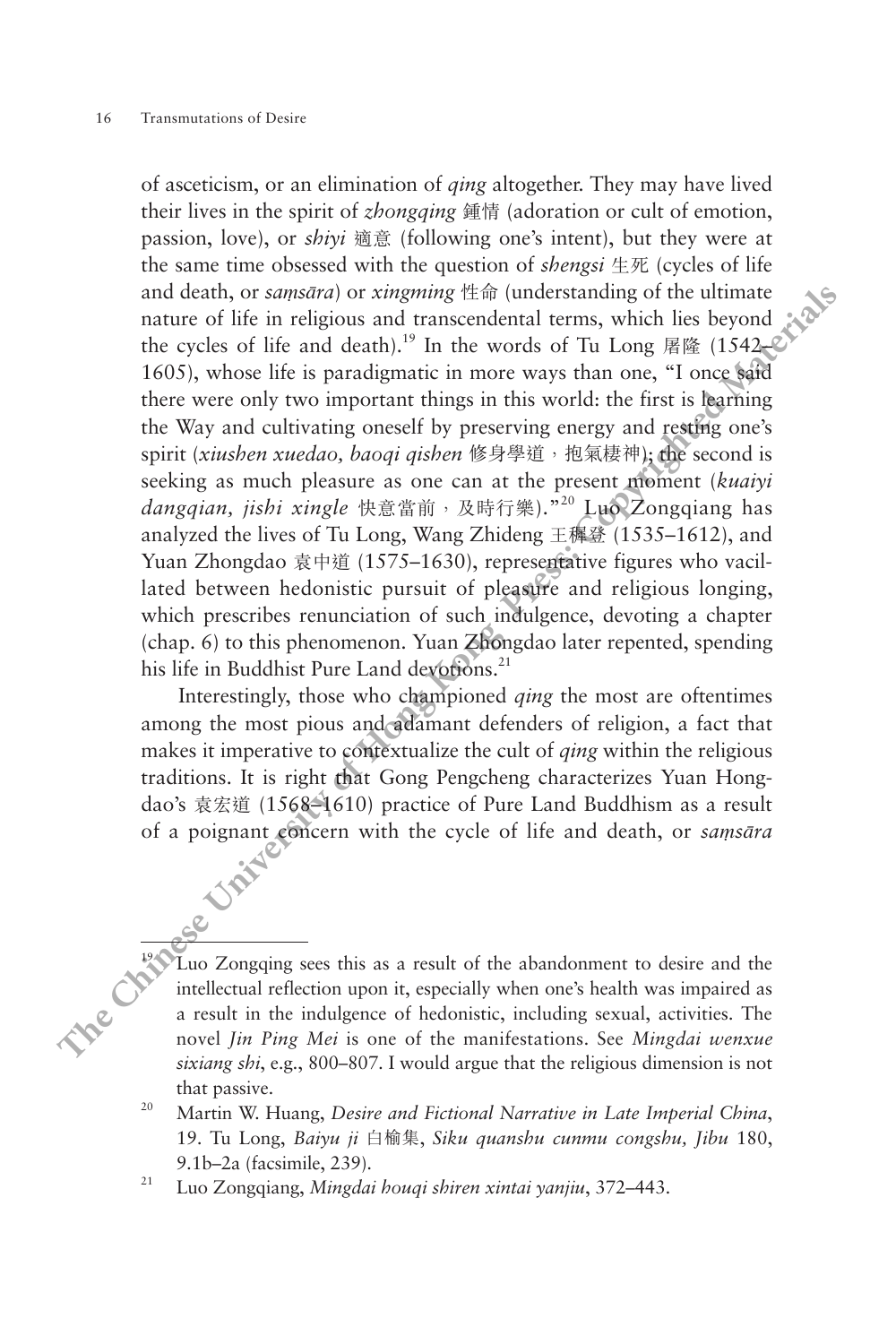(*shengsi qingqie* 生死情切).22 This could well be a good characterization of much late Ming philosophy and literature.

Li Zhi's life is a case in point. He discussed about what spurred him on in his pursuit of transcendence—in his own words, his fear of death: "The pursuit of the Way should be based on genuine concerns. If one starts with the fear of death, one will concentrate on finding ways to transcend cycles of life and death. . . . Although people so occupied  $\mathbb{R}^{\mathbb{C}}$ may proceed at different pace, it is impossible for them not to reach the other shore." He wrote on another occasion, "The ultimate concern is one's own life and death." In his formulation, "This fearlessness in face of death comes from extreme fear of death. The worldly men are attached to this body of blood and flesh, precisely because they are not afraid of death, resulting in their wandering in the cycles of life and death without end. Sages have a tremendous fear of death, which leads to their tireless search for the root cause of life and death; they will not rest until they have personally realized no-life. $2^{23}$ 

Deng Huoqu 鄧豁渠 (1498–1569), out of this acute concern, renounced the pursuit defined by the followers of the Wang Yangming school, took the tonsure, disregarded his social obligations (to the horror of his former Confucian mentor, Zhao Dazhou 趙大洲 [1508– 1576], who tried to distance himself from him and, later, offered to finance him should he return and live by his father's gravesite in repentance), and wandered in his search for an understanding of *xingming*  until his death in a Buddhist temple in the wilderness. Tang Xianzu, the greatest Ming dramatist, had a similar experience in his years of learning. One day Luo Rufang 羅汝芳 (1515–1588) objected to his association with young gallants, wandering and chanting, assuming a heroic air. "What does this have to do with your understanding of *xingming*?" Luo asked. "When would you be able to comprehend its mystery?" Tang was not able to fall asleep thinking about this. $^{24}$  As I will argue, this concern is also present in his literary works. **THE TREAT TO THE THE CONSTRANT IN THE CONSTRANT IN THE CONSTRANT ON THE SIGNATION (TIME THE TREAT OF THE SIGNATION CONSTRANT ON THE PRESS IN EXAMPLE CONSTRANT ON THE PRESS IN EXPLORE THE PRESS CONSTRANT TO THE AND THE CO** 

The lifestyle of many literati was sensational, but they, at the same time, tended to shift their attention to religion and might regret their indulgence in *qing*. They acted in the manner of their predecessors in

<sup>22</sup> See his *Wan-Ming sichao*.

<sup>23</sup> *Fenshu*, 4.168, 169, 171.

<sup>24</sup> Tang Xianzu, *Tang Xianzu quanji*, ed. Xu Shuofang, 2:1228.